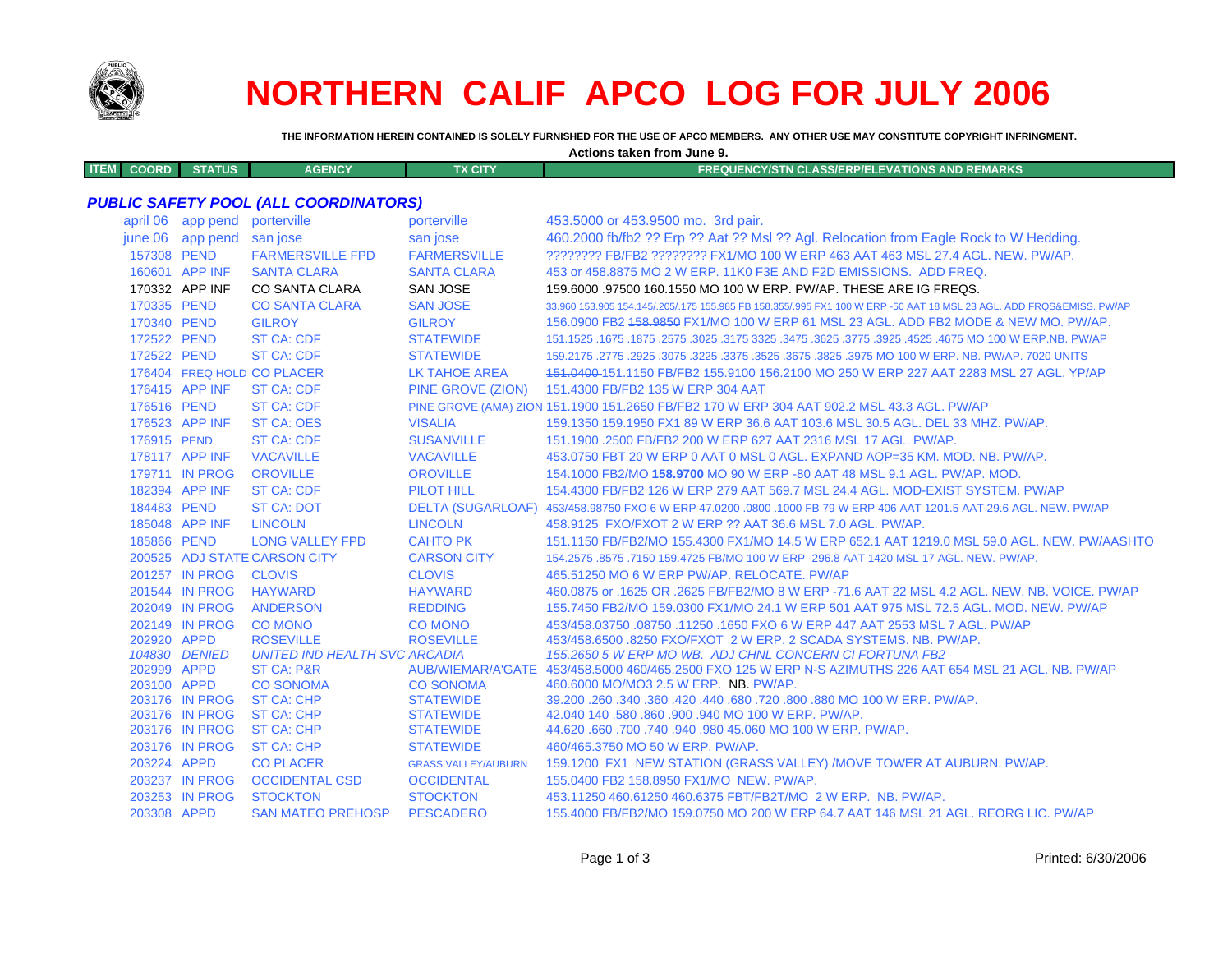#### **THE INFORMATION HEREIN CONTAINED IS SOLELY FURNISHED FOR THE USE OF APCO MEMBERS. ANY OTHER USE MAY CONSTITUTE COPYRIGHT INFRINGMENT.**

**Actions taken from June 9.**

| <b>ITEM</b><br><b>COORD</b> | <b>STATUS</b>  | <b>AGENCY</b>                                                     | <b>TX CITY</b>                 | <b>FREQUENCY/STN CLASS/ERP/ELEVATIONS AND REMARKS</b>                                                                                                                 |
|-----------------------------|----------------|-------------------------------------------------------------------|--------------------------------|-----------------------------------------------------------------------------------------------------------------------------------------------------------------------|
| 203317 APPD                 |                | <b>HANFORD</b>                                                    | <b>HANFORD</b>                 | 460.2000 .3750 FB/FB2/FX1/MO 250 W ERP EXSISTS. ADD NB. PW/AP.                                                                                                        |
| 203321 APPD                 |                | <b>CO INYO</b>                                                    | <b>BAKER</b>                   | 154.7250 FB2 250 W ERP 200.8 AAT 640 MSL 42.7 AGL. ADDS TO EXSIST. PW/AP MAX ERP 152 W.                                                                               |
| 203331 APPD                 |                | <b>CO FRESNO</b>                                                  | <b>CO FRESNO</b>               | 158,8350 MO 100 W ERP ONLY ADDS NB, PW/AP                                                                                                                             |
| 203334 APPD                 |                | <b>CO FRESNO</b>                                                  | <b>CO FRESNO</b>               | MED 1-10 MO 30 W ERP. INCR MO#, ADD NB, PW/AP                                                                                                                         |
| 203335 APPD                 |                | <b>CO FRESNO</b>                                                  | <b>CO FRESNO</b>               | 159.0750 MO ONLY ADDS NB. PW/AP.                                                                                                                                      |
| 203343 APPD                 |                | <b>CO FRESNO</b>                                                  | <b>CO FRESNO</b>               | 154.9500 FB/FB2 18.1 AAT 5 W ERP 90.5 MSL 25.6 AGL. DEL 1 SITE ADD 2. ADD NB. PW/AP.                                                                                  |
| 203349 APPD                 |                | <b>CO FRESNO</b>                                                  | <b>CO FRESNO</b>               | 154.8750 155.5350 156.0300 158.7900 158.8800 158.9550 158.9700 159.1500 458.4500 MO ONLY ADD NB                                                                       |
| 500388 APPD                 |                | <b>REEDLY</b>                                                     | <b>REEDLY</b>                  | 453/458.91250 MO 2 W ERP F3&F2, NEW, PW/IMSA,                                                                                                                         |
|                             | ??? APPD       | <b>NEW WEST FOODS</b>                                             | <b>PLACERVILLE</b>             | 30.840, 31.240, 33.160, 33.400, 35.020, 151.835 .895, 154.490 .515 .540 MO 1-3 W ERP. NB. IG/PCIA.                                                                    |
| 605499 APPD                 |                | PG&E                                                              | <b>VACAVILLE</b>               | DEL 156.6050 ADD 153.7250 FB/MO 368 W ERP 562 AAT 810 MSL 35.7 AGL. IMPACTS OES LG. IG/UTC.                                                                           |
| 203428 APPD                 |                | <b>ST CA: DOT</b>                                                 | <b>REDDING AREA</b>            | 453.1250 .4750 458.1250 4750 FXO 40 W ERP 414 AAT 1201 MSL 29.6 AGL, NB, MODS, PW/AP,                                                                                 |
|                             |                | 203438 FREQ HOLD SARATOGA                                         | <b>SARATOGA</b>                | 158.84250 FB/FB2/MO 153.86750 MO 60 W ERP -119 AAT 116.1 MSL 24 AGL, NB, NEW, PW/AP,                                                                                  |
| 0136 06 APPD                |                | TACO BELL #529                                                    | <b>CONCORD</b>                 | 151.5200 154.4900 .5150 31.800 33.160 35.880 MO 1-2 W ERP, WB, IG/AAR                                                                                                 |
| 44063 APPD                  |                | <b>RIO DELL</b>                                                   | <b>RIO DELL/FORTUNA</b>        | 453/458.2500 FXO 20 W ERP -50 AAT 104.1 MSL 6.1 AGL. WB. PW/FCCA.                                                                                                     |
| 44608 APPD                  |                | <b>REDWAY</b>                                                     | <b>REDWAY (HUM CO)</b>         | 453/458.8000 FXO/MO -217 AAT 163 MSL 6.1 AGL, WB, PW/FCCA,                                                                                                            |
| 024732 APPD                 |                | HOOPA VALLEY RES FM HOOPA (HUM CO)                                |                                | 155.3850 FB2 150.805 154.1900 .355 .385 MO 35 W ERP 396.9 AAT 1036 MSL 12 AGL, PW/IMSA, RESTORE                                                                       |
|                             | 500441 DENIED  | <b>CO SACRAMENTO</b>                                              | RANCHO CORDOVA                 | 453/458, 8125 MO 2 W ERP, F2D, NEW, PW/AASHTO,                                                                                                                        |
|                             | 203535 IN PROG | <b>CO SISKIYOU</b>                                                |                                | CO SISKIYOU (3 LOCS) 154,2500 FB2 14.9 W ERP 614 AAT 1964 MSL 6 AGL, ADD TO EXIST SYS, PW/AP,                                                                         |
|                             |                | 203429 HOLDING CO FRESNO                                          | <b>FRESNO</b>                  | 155,5650 FB2/MO 158,9250 MO 5 W ERP 16.1 AAT 90.5 MSL 3 AGL. ADDS TO SYS, PW/AP.                                                                                      |
| 203562 APPD                 |                | ST CA: ?                                                          | <b>STATEWIDE</b>               | 460.0125 MO/MO3 1-2 WATTS NB. PW/AP.                                                                                                                                  |
|                             |                | 203461 ADJ AREA BAKERSFIELD                                       | <b>BAKERSFIELD</b>             | 153.8750 .9950 154.115 .0250 FB/FB2 160 W ERP 74.1 AAT 282 MSL 28 AGL. PW/AP                                                                                          |
|                             |                | 203465 ADJ AREA BAKERSFIELD                                       | <b>BAKERSFIELD</b>             | 151.0700 FB 160 W ERP -9.9 AAT 123.4 MSL 16 AGL. PW/AP                                                                                                                |
|                             |                | 203468 ADJ AREA BAKERSFIELD                                       | <b>BAKERSFIELD</b>             | 155.4300 FB 130 W ERP -16.9 AAT 123.4 MSL 16 AGL, PW/AP.                                                                                                              |
| 44068 APPD                  |                | <b>REDWAY</b>                                                     | REDWAY (HUM CO)                | 453/458.8000 FXO/MO -217 AAT 163 MSL 6.1 AGL, WB, PW/FCCA,                                                                                                            |
| 203605 APPD                 |                | <b>HERCULES</b>                                                   | <b>HERCULES</b>                | 453.16250 MO 4 W ERP. NB. PW/AP.                                                                                                                                      |
|                             | 203675 IN PROG | <b>SAN RAMON VLY FPD</b>                                          | <b>W CREEK (DIABLO)</b>        | 460.5750 FB/FB2 8.5 W ERP 958 AAT 1170 MSL 10 AGL. PW/AP.                                                                                                             |
| 430015 APPD                 |                | <b>SIERRA ROAD IMP ASSN SAN JOSE</b>                              |                                | 173.36250 FXOC 8 W ERP -94 AAT 258 MSL 6 AGL. TELEMETRY. RESTORAL. IG/PCIA.                                                                                           |
|                             | 500466 DENIED  | <b>CO FRESNO</b>                                                  | <b>KERMAN</b>                  | 159.11250 FB2/MO 155.0850 FX1/MO 20 W ERP 14 AAT 59 MSL 15.2 AGL, NEW, PW/AASHTO,                                                                                     |
| 203706 APPD                 |                | ST CA: JUDICIAL COUNCIISAN FRANCISCO                              |                                | 453.2750 FB/FB2/FX1/MO 19 W ERP 25.6 AAT 19.2 MSL 36.6 AGL, NEW, WB, PW/AP,                                                                                           |
| 203738 APPD                 | 203743 OFFICE  | HUMBOLDT ST UNIV PD ARCATA                                        |                                | 155.1150 FB/FB2/MO 156.2400 MO 100 W ERP ??AAT 28 MSL 22 AGL, ADD NEW SITE, PW/AP.                                                                                    |
| 105317 APPD                 |                | <b>CO SANTA CLARA</b><br><b>RUSSIAN RIVER CO WATER GURNEVILLE</b> | <b>MT CHUAL</b>                | 155.7000 FB/FB2 11.2 W ERP 726 AAT 1076 MSL 11.6 AGL. ADD TO EXIST SYS. PW/AP. WB&NB.<br>173.28750 FXO 8W ERP V AAT V MSL 7 AGL. RESTORAL. SEVERAL LOCNS. IG/EWA.     |
| 105317 APPD                 |                | CO SAN MATEO                                                      | <b>MONTARA</b>                 | 453.2500 FB2 50 W ERP @230T 68.1 AAT 145 MSL 9.4 AGL. PW/IMSA.                                                                                                        |
| 024732 APPD                 |                | HOOPA VALLEY RES FM HOOPA (HUM CO)                                |                                | 155.3850 .1000 .8200 FB2/MO 150.8050 154.1900 .3550 .3850 151.0850 159.1800 MO                                                                                        |
|                             |                |                                                                   | CONTINUES >>>                  | 35 W ERP 296 AAT 103.6 MSL 12 AGL, PW/IMSA, RESTORAL,                                                                                                                 |
|                             | 203881 IN PROG | <b>SANTA ROSA</b>                                                 | <b>SANTA ROSA</b>              | 453/458.93750 FXO/FXOT 6 W ERP V AAT V MSL 7 AGL, NB, NEW, PW/AP                                                                                                      |
| 1660019 APPD                |                | <b>TORRE AVE PROJECT 11 CUPERTINO</b>                             |                                | 465.0000 FB 25 W ERP ?? AAT 72 MSL 12 AGL. IG/PCIA. NEW. JOB-SITE DIGITAL PAGING.                                                                                     |
| 44099 APPD                  |                | YUROK DEPT OF PS                                                  | <b>KLAMATH AREA</b>            | 173.3250 (IG) MO 100 W ERP. WB. NEW. PW/???                                                                                                                           |
| 060577 APPD                 |                | KANAHAWA WATER                                                    |                                | 153.7250 .2500 FB/MO ?? W ERP ?? AAT ?? MSL ?? AGL.                                                                                                                   |
| 510545 APPD                 | 500545 DENIED  | CO FRESNO<br>CO FRESNO                                            | <b>KERMAN</b><br><b>KERMAN</b> | 159.11250 FB2/MO 155.0850 FX1/MO 20 W ERP 14 AAT 59 MSL 15.2 AGL, NEW, PW/AASHTO,<br>155.0850 FB2/MO 159.1050 FX1/MO 20 W ERP 14 AAT 59 MSL 15.2 AGL. NEW. PW/AASHTO. |
|                             |                |                                                                   |                                |                                                                                                                                                                       |
| .                           |                |                                                                   |                                |                                                                                                                                                                       |

 *470-512 MHz POO L*

202214 IN PROG CO MARIN BODEGA 483.9500 .3750 484.8750 490.8000 488.9750 489.3250 .7000 490.1000 .7250